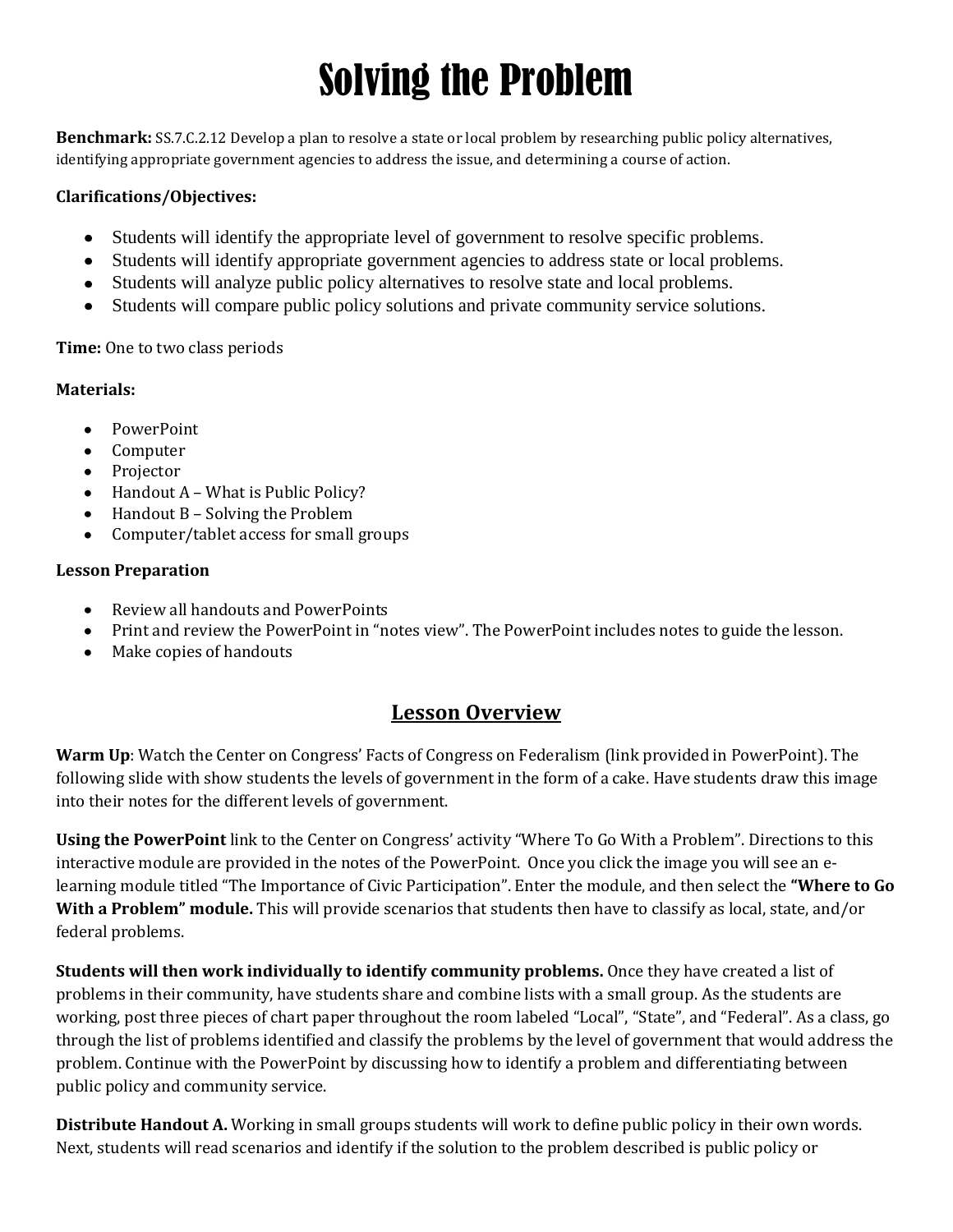community service. When debriefing, have students discuss each problem and type of solution, and then discuss how the same problem could be solved using the opposite type of solution. For example, if the solution to pollution in a park is to volunteer to clean it up (community service), a public policy solution would be for city government to create a policy that imposes fines on those who are littering.

**Distribute Handout B.** Have students select one problem to work with in their small group. Students should select a problem from either the local or state category. Have students identify 3 public policy solutions (in which government is involved) to their problem. Check in on each group to make sure they have selected public policy solutions. Once they have created some solutions, have them evaluate and rank those solutions in order of effectiveness. Students should identify and highlight the most effective policy to solve their problem.

**Webquest**: Now that students have identified their problem and a most effective public policy to solve that problem, they will need to identify which agency would handle their problem. Using **Handout B** students will work in small groups to locate the local or state government agency that would help implement their public policy. Suggested links are provided to guide their search. Students will identify contact information for the agency that would be most helpful to them in solving their problem.

**Review the steps of solving community problems.** Emphasize that it is important to:

- Identify the problem and who it impacts;
- Create and research alternative policy solutions;
- Identify the government agencies that would help solve the problem;
- And determine a course of action (identifying the appropriate person to contact/present to).  $\bullet$

**Check for Understanding** The final slide of the PowerPoint will include a question from the End of Course Exam Item Specifications book. Have the students independently write down their answer and ask student to explain how they made their decision.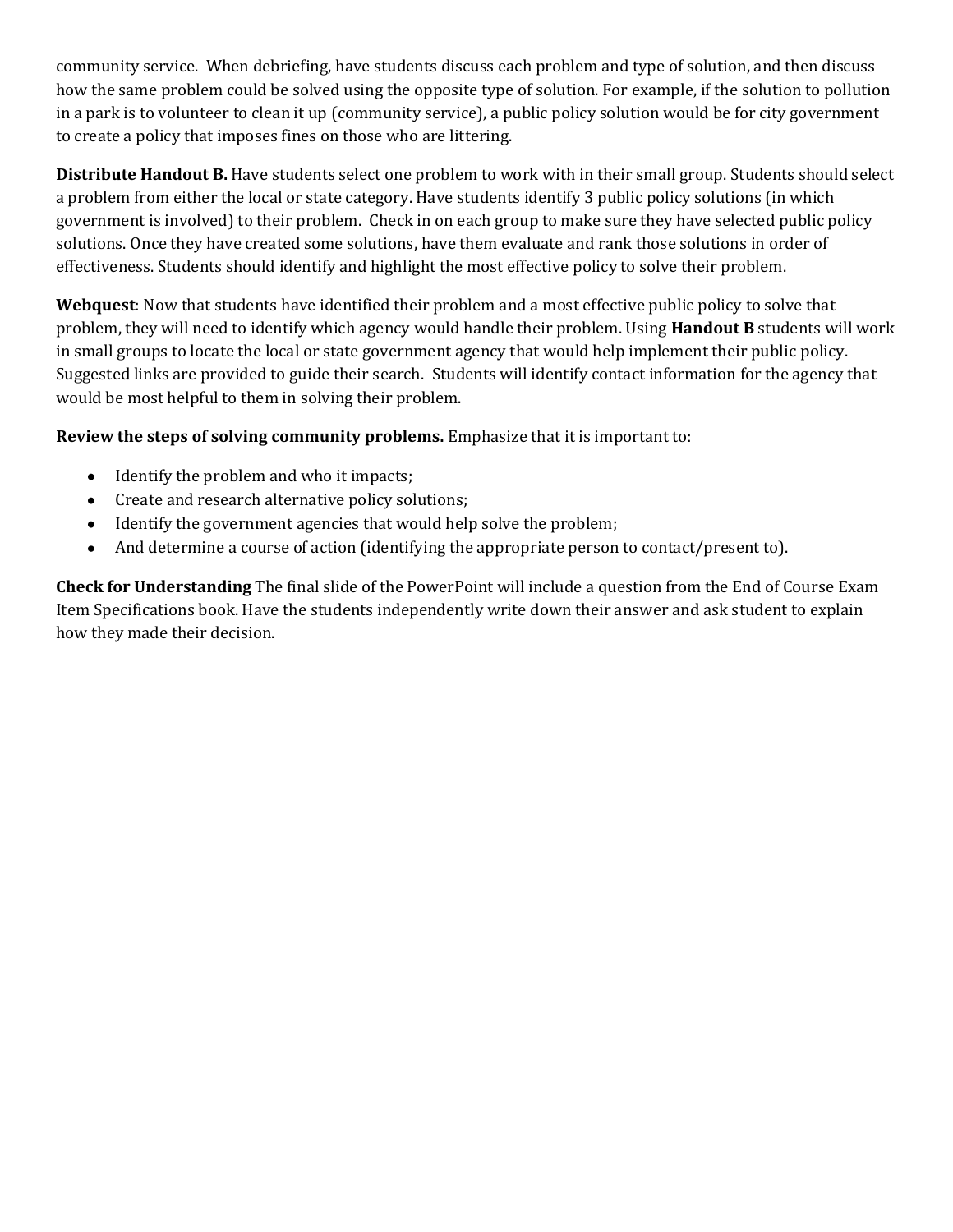# What is Public Policy?

| How would            | Definition |  |  |
|----------------------|------------|--|--|
| you define:          |            |  |  |
| Public               |            |  |  |
| Policy               |            |  |  |
| <b>Public Policy</b> |            |  |  |

# Below are 5 scenarios from a community.

# Your task: Decide with your group if each scenario involves public policy. Check the box marked "public policy" if the scenario does involve public policy. Check the box "not public policy" if the scenario does not involve public policy. Explain your answers.

|                                                                 | Public<br>Policy | Not<br>Public<br>Policy | Explanation |
|-----------------------------------------------------------------|------------------|-------------------------|-------------|
| Students in the $7th$ grade form a club to clean up the park    |                  |                         |             |
| behind your school because there is too much trash              |                  |                         |             |
| everywhere. This club meets after school and the science        |                  |                         |             |
| teacher serves as your club sponsor.                            |                  |                         |             |
| There have been a lot of problems at school with students       |                  |                         |             |
| texting answers to test to one another. The principal, along    |                  |                         |             |
| with the faculty, has decided to ban student cell phones.       |                  |                         |             |
| Students may only have their cell phones if they are turned     |                  |                         |             |
| off and placed in their locker during the school day.           |                  |                         |             |
| The local Elks Club is collecting items for the homeless and    |                  |                         |             |
| will be having an "open house" where people can come to         |                  |                         |             |
| get items such as food, clothing, and toiletries they can use.  |                  |                         |             |
| The Club will also be accepting donations so they can make      |                  |                         |             |
| purchases in the future for more items to give out in the       |                  |                         |             |
| community.                                                      |                  |                         |             |
| The road at the local soccer complex has become really          |                  |                         |             |
| worn down and unsafe – there are potholes, drop-offs, and       |                  |                         |             |
| there is not lighting. Students are often at this complex after |                  |                         |             |
| dark and the lack of lighting makes it dangerous. The city      |                  |                         |             |
| has decided to charge a fee to come into the complex in         |                  |                         |             |
| order to pay for the repairs to the road.                       |                  |                         |             |
| There has been a high rate of bicycle accidents in your         |                  |                         |             |
| community. The local police department has decided to           |                  |                         |             |
| host free bicycle safety seminars at a local community          |                  |                         |             |
| center. The officers who conduct the trainings are being        |                  |                         |             |
| paid for the time they conduct these seminars.                  |                  |                         |             |